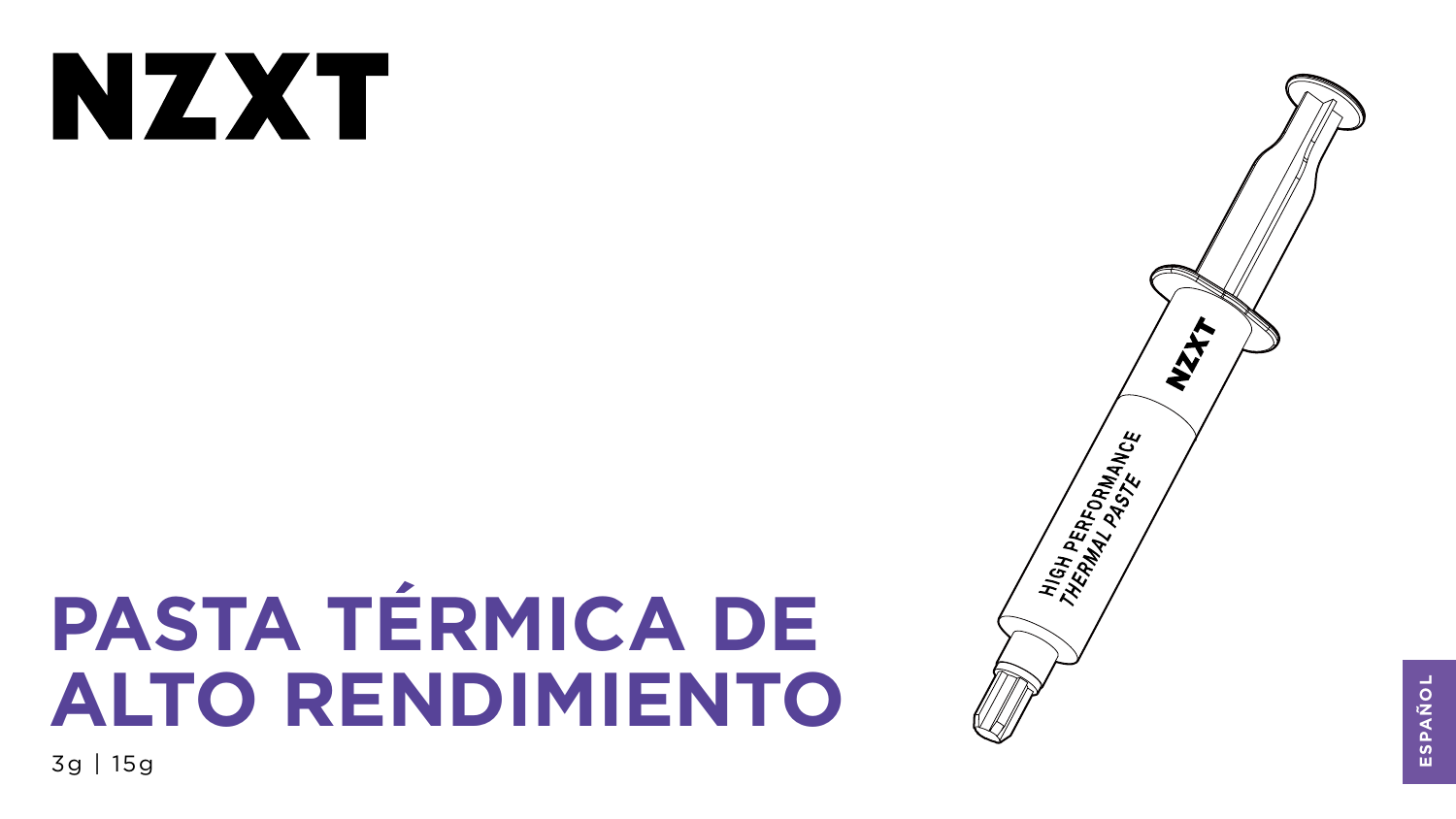# **CONTENIDO**

### 1. LISTA DE COMPONENTES ......... 02

### 



### 



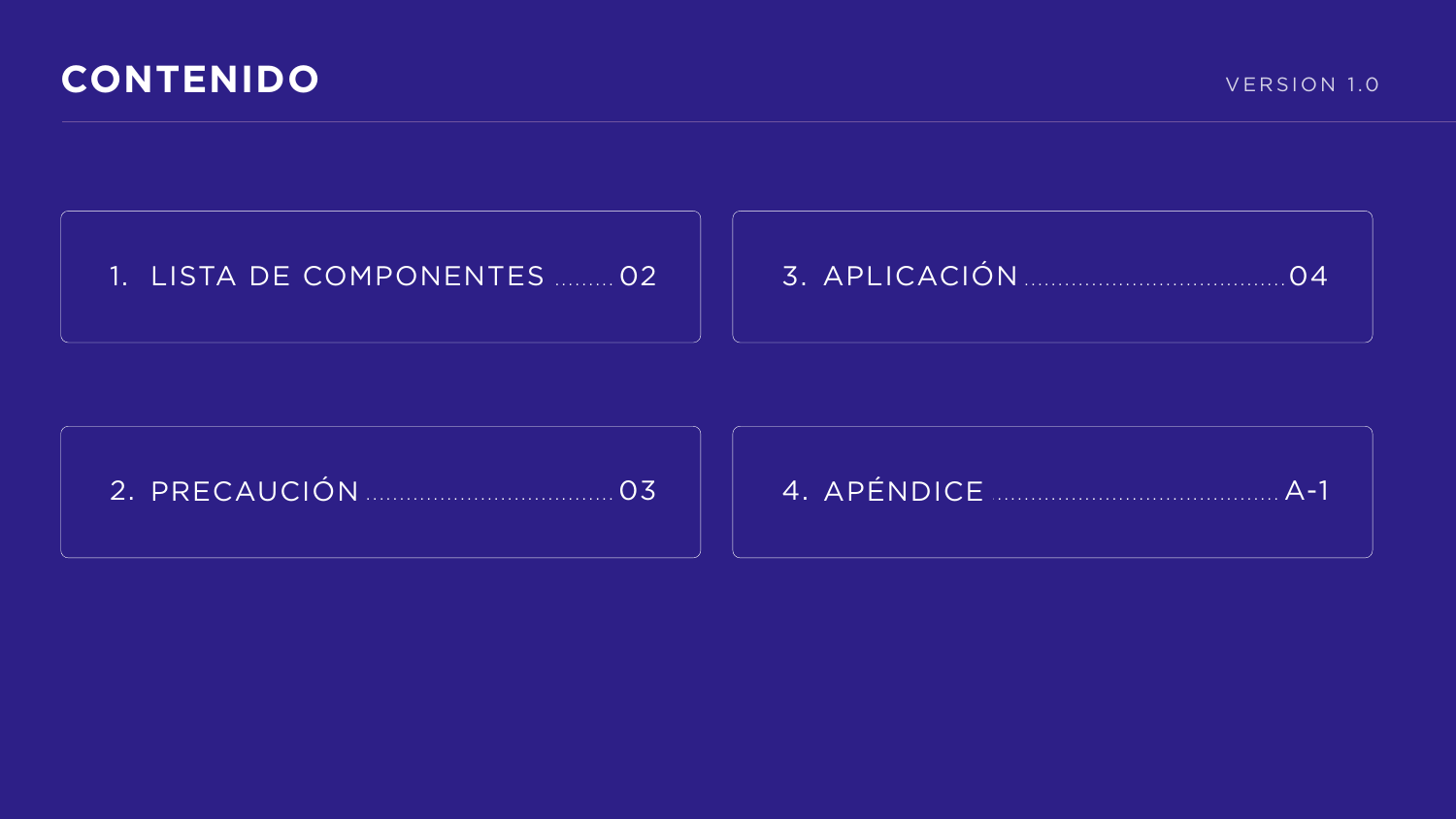#### PASTA TÉRMICA DE ALTO RENDIMIENTO



#### **A. Pasta térmica de alto rendimiento NZXT con aplicador**

x1



# <span id="page-2-0"></span>**1. LISTA DE COMPONENTES**

#### **B. Toallita de isopropanol**

x1

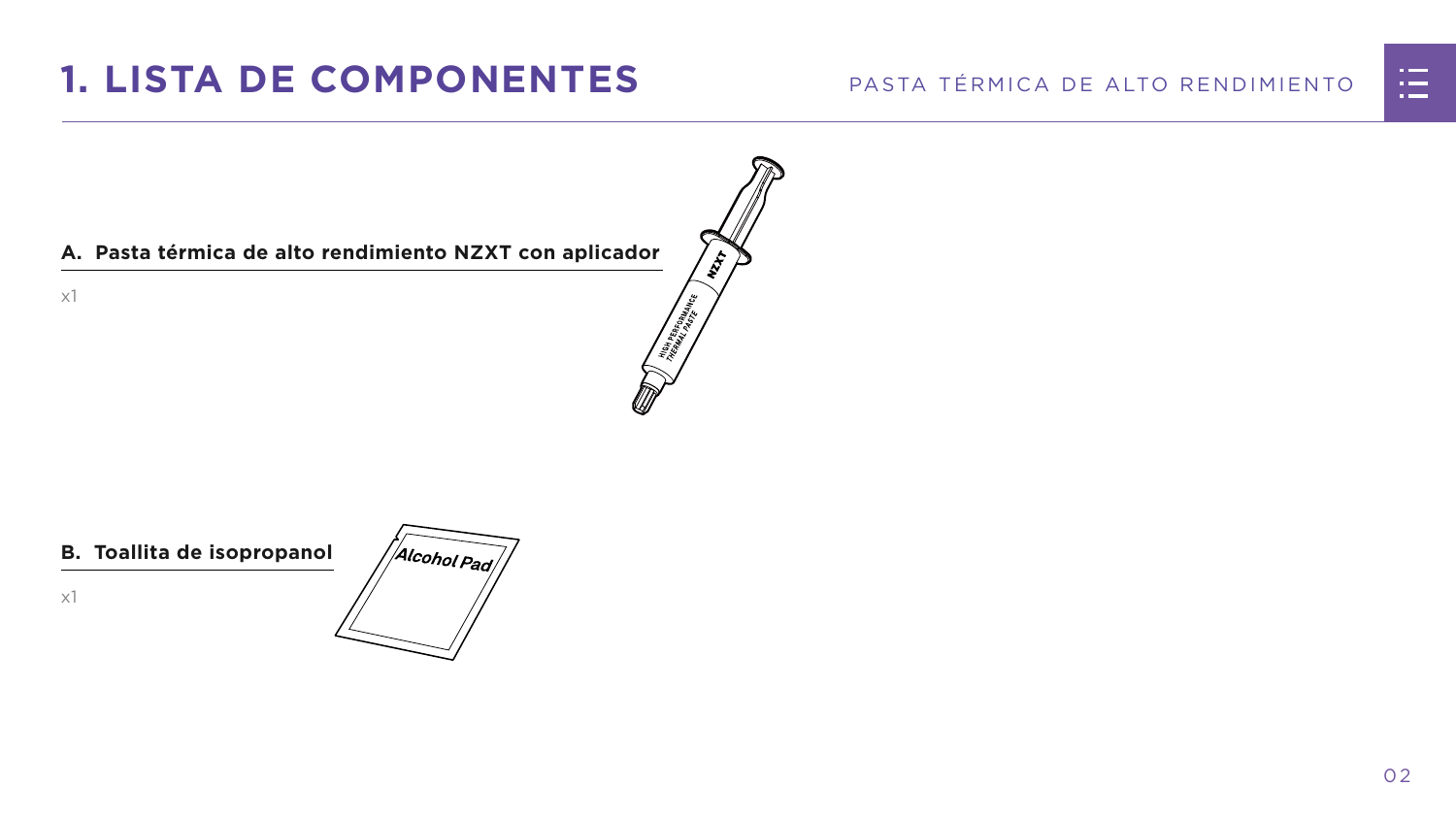# <span id="page-3-0"></span>**2. PRECAUCIÓN** PASTA TÉRMICA DE ALTO RENDIMIENTO

 **PRECAUCIÓN: NO INGERIR EL PRODUCTO. EVITAR EL CONTACTO CON LA PIEL Y LOS OJOS. MANTENER ALEJADO DE LOS NIÑOS Y LAS MASCOTAS.**

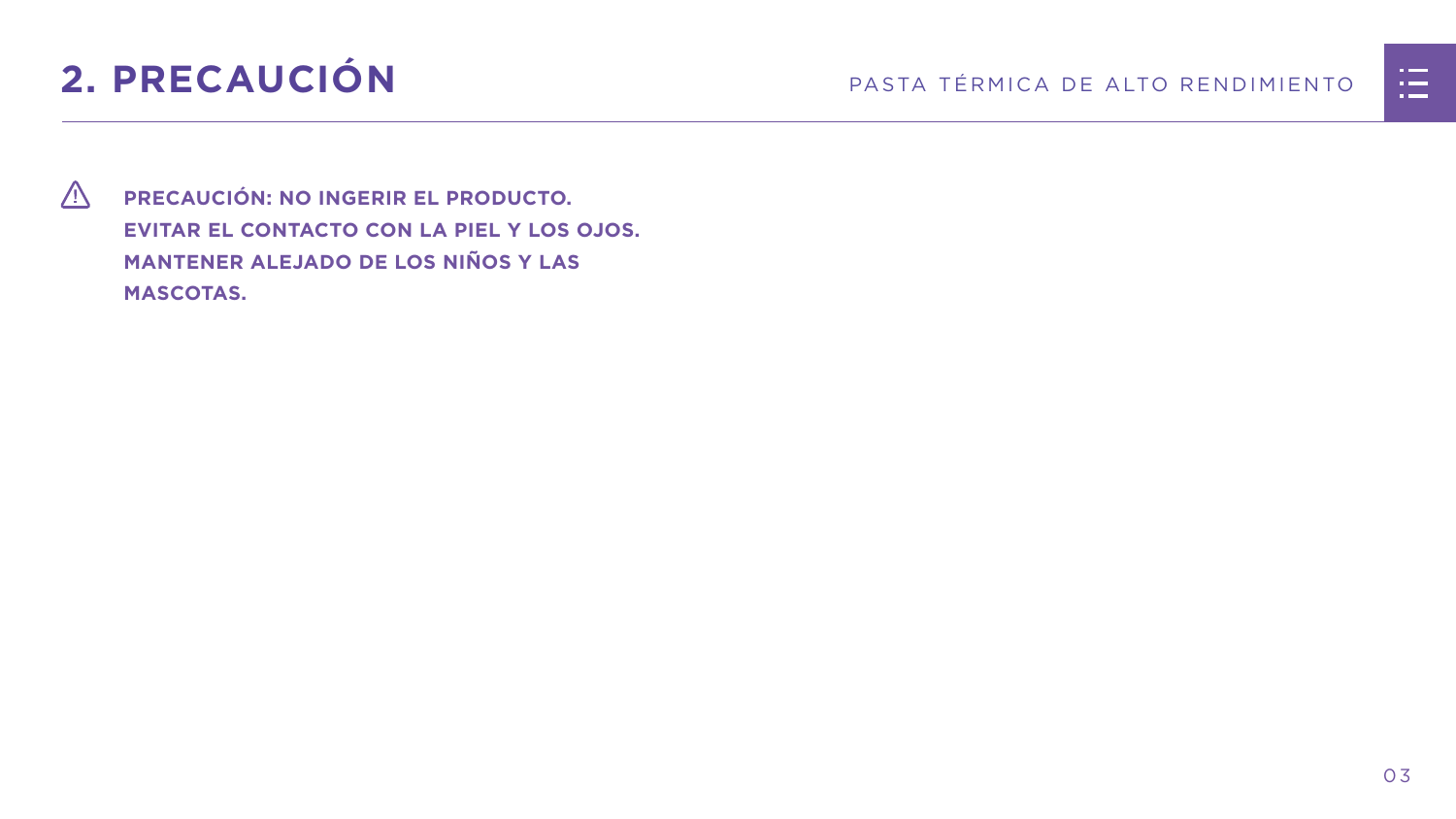# <span id="page-4-0"></span>**3. APLICACIÓN** PASTA TÉRMICA DE ALTO RENDIMIENTO

#### **PASO 1**

Limpiar la superficie de contacto de la CPU y el refrigerador con la toallita de isopropanol incluida.



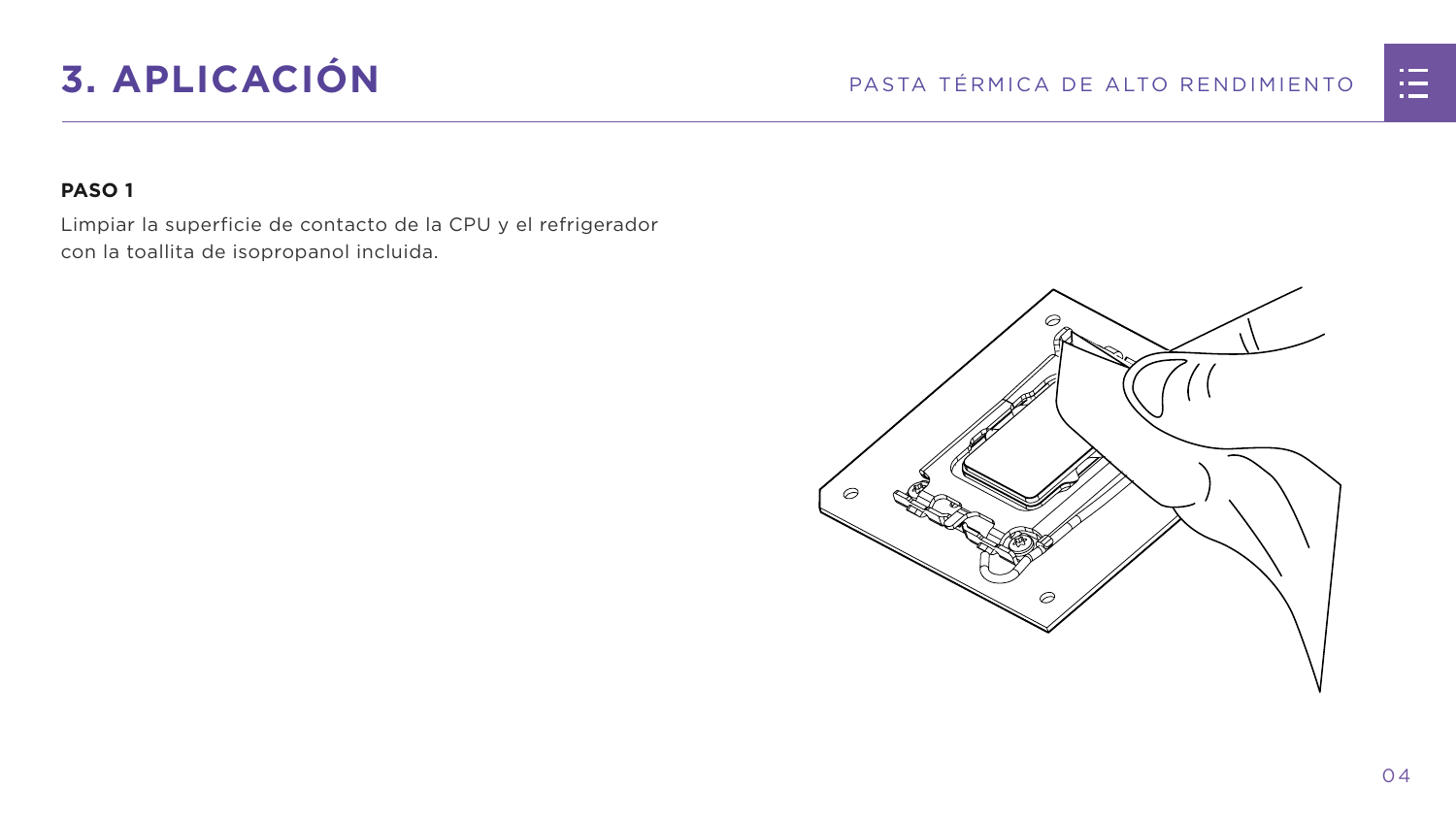



#### **PASO 2**

Aplicar la pasta térmica en la CPU siguiendo el patrón que se ajuste al tamaño de la CPU (ver el dibujo a escala). No hace falta extenderla manualmente antes de instalar el refrigerador.

### **APLICACIÓN**

**CPU - 35X35MM** Intel LGA 1200/115x Recommended application : 10mm



**CPU SIZE - 40X40MM** AM4 & Intel LGA 20xx Recommended application : 15mm



**CPU - 68X50.5MM** AMD STR4/sTRX4 Recommended application : 43.68x26.18mm



**CPU - 37.5X45MM** Intel LGA 1700 Recommended application : 25.8mm

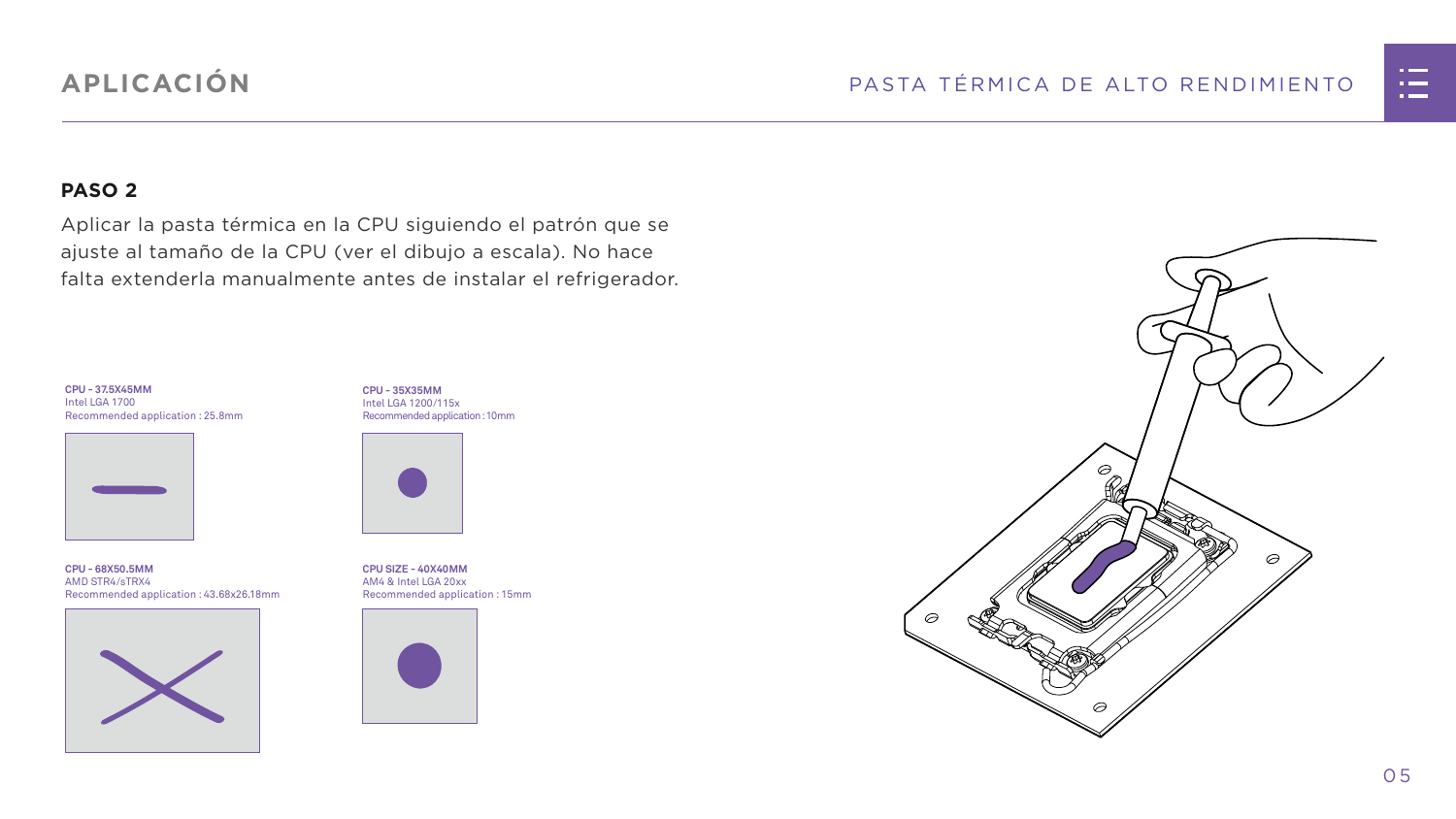#### PASTA TÉRMICA DE ALTO RENDIMIENTO



#### **PASO 3**

Montar el refrigerador siguiendo las instrucciones del fabricante.

### **APLICACIÓN**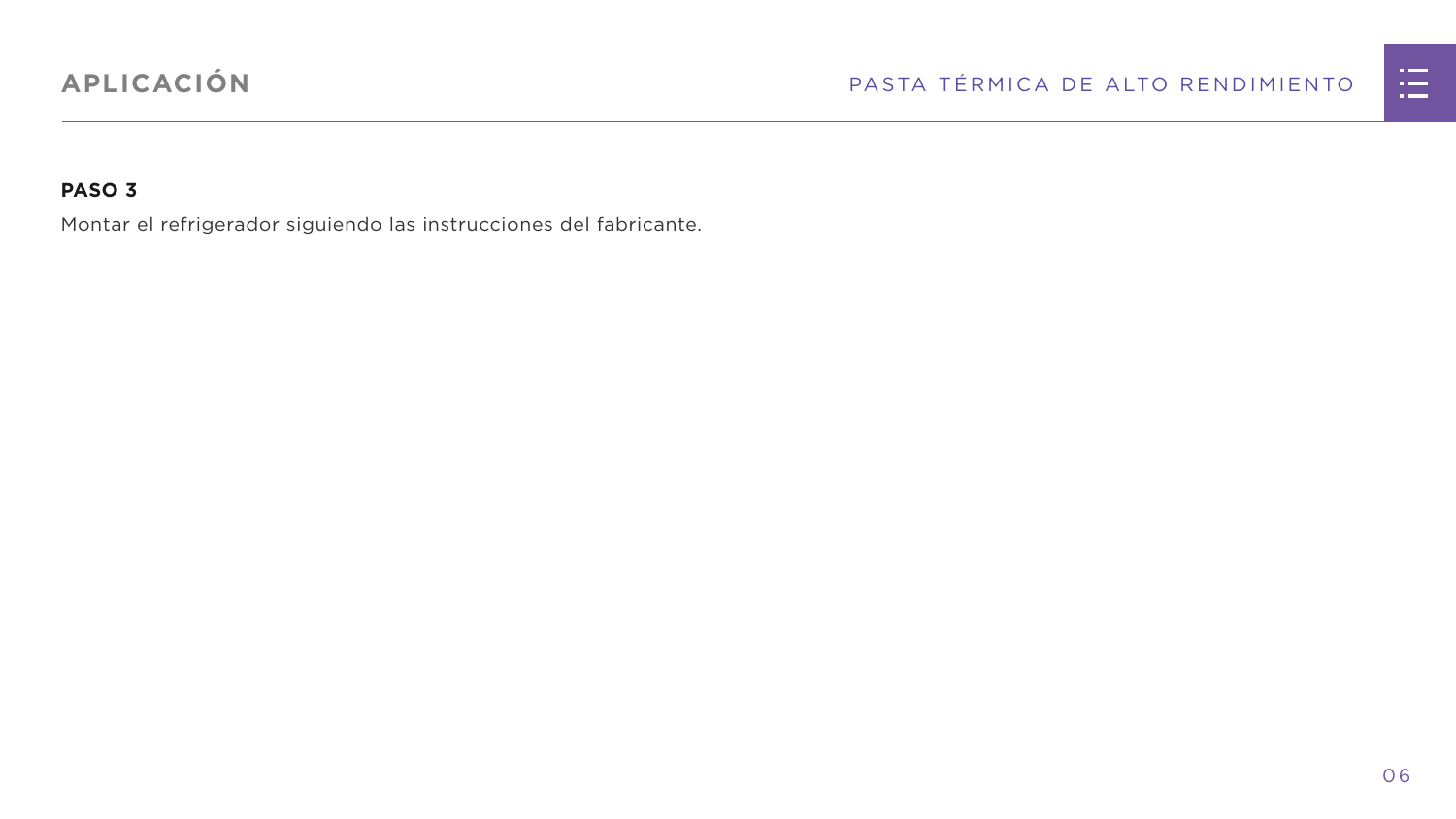

<span id="page-7-0"></span>

[4.2 NZXT Global Warranty Policy................................](#page-9-0) A-3

[4.3 Support and Service.......................................................A-9](#page-15-0)



|  | <u>n in de la</u>                                                                                                     |  |
|--|-----------------------------------------------------------------------------------------------------------------------|--|
|  | <u>ra masa</u>                                                                                                        |  |
|  | <u>a shekara ta 1989, a shekara ta 1989, a shekara ta 1989, a shekara ta 1989, a shekara ta 1989, a shekara ta 19</u> |  |
|  |                                                                                                                       |  |
|  |                                                                                                                       |  |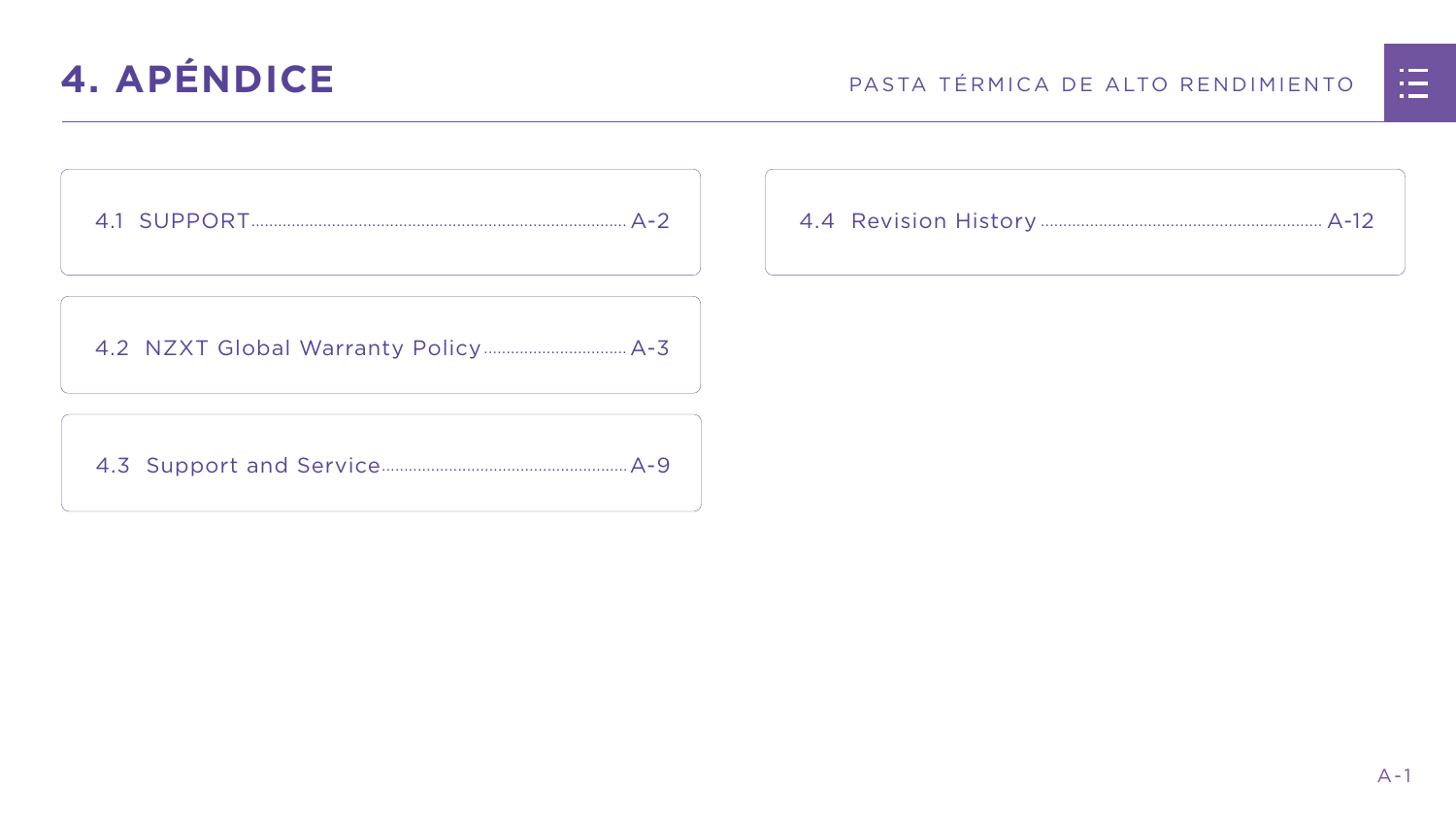



<span id="page-8-0"></span>If you have an issue and you need further help to resolve, please contact us via email at: support@nzxt.com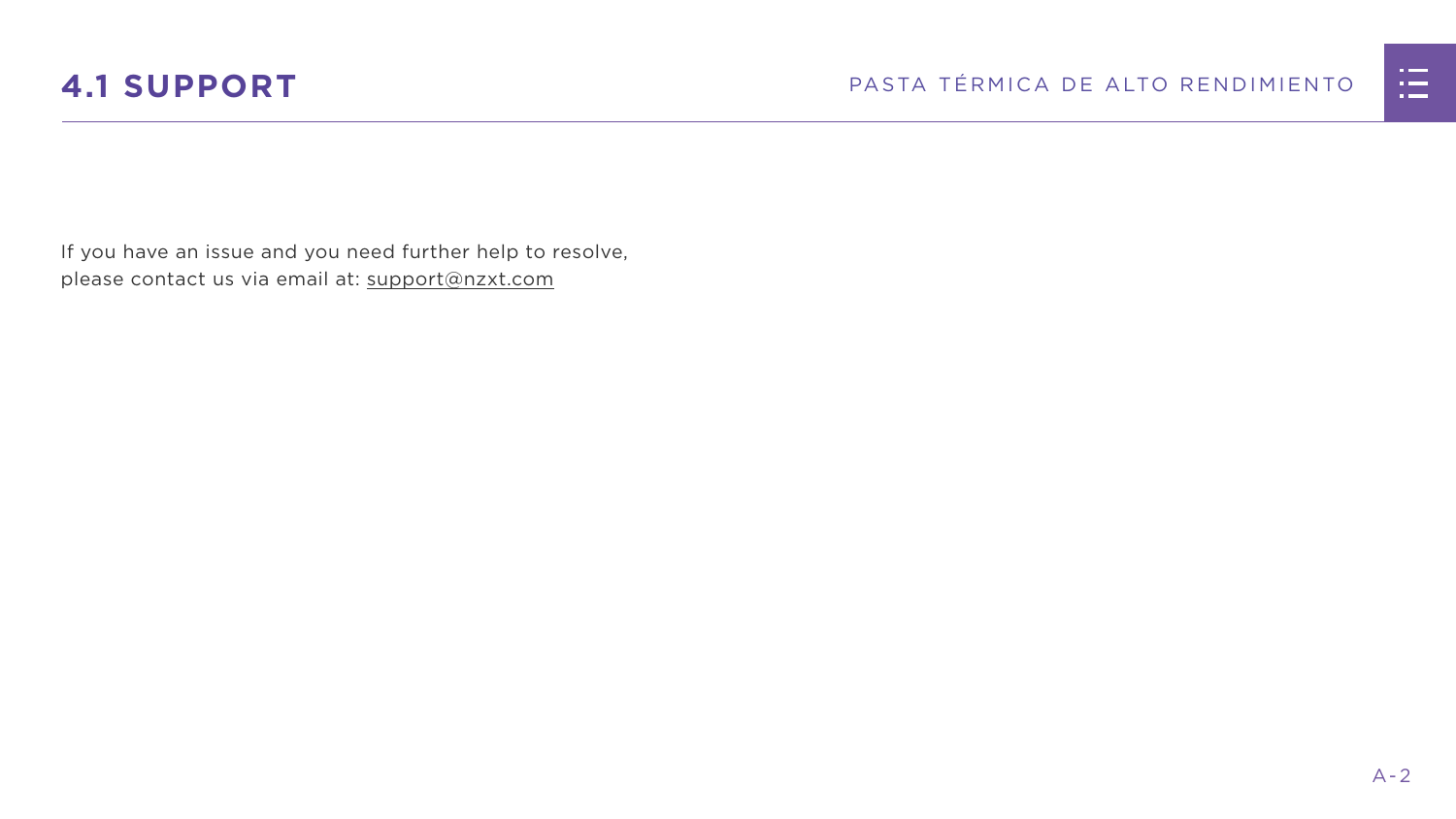



<span id="page-9-0"></span>This NZXT Global Warranty Policy governs the sale of products by NZXT to you.

#### **I. WARRANTY LENGTH**

Any replacement product will be covered under warranty for the remainder of the warranty period or thirty days, whichever is longer. Proof of purchase is required for warranty service.

#### **II. WHO IS PROTECTED**

The Warranty covers only NZXT products purchased by the original consumer.

| <b>NEW NZXT PRODUCT</b>                     | <b>WARRANTY LENGTH FOR PARTS</b>                                       |  |  |
|---------------------------------------------|------------------------------------------------------------------------|--|--|
| <b>Computer Cases</b>                       | 2 Years                                                                |  |  |
| <b>Temperature Meters</b>                   | 2 Years                                                                |  |  |
| Fans                                        | 2 Years                                                                |  |  |
| Lighting                                    | 2 Years                                                                |  |  |
| Accessories                                 | 2 Years                                                                |  |  |
| <b>Kraken M Coolers</b>                     | 3 Years                                                                |  |  |
| NZXT Keyboard/Mouse                         | 2 Years                                                                |  |  |
| Headset/Headphone Storage                   | 2 Years                                                                |  |  |
| <b>USB Microphone</b>                       | 2 Years                                                                |  |  |
| Motherboards                                | 3 Years                                                                |  |  |
| <b>Gold Power Supply</b>                    | 10 Years                                                               |  |  |
| Kraken X/X RGB/Z Coolers                    | 6 Years                                                                |  |  |
| Mini ITX Case with PSU, AIO, and Riser Card | 3-year warranty on case, riser card, and AIO. 10-year warranty on PSU. |  |  |

#### **REFURBISHED NZXT PRODUCT WARRANTY LENGTH FOR PARTS**





All NZXT Certified Refurbished Products 1 Years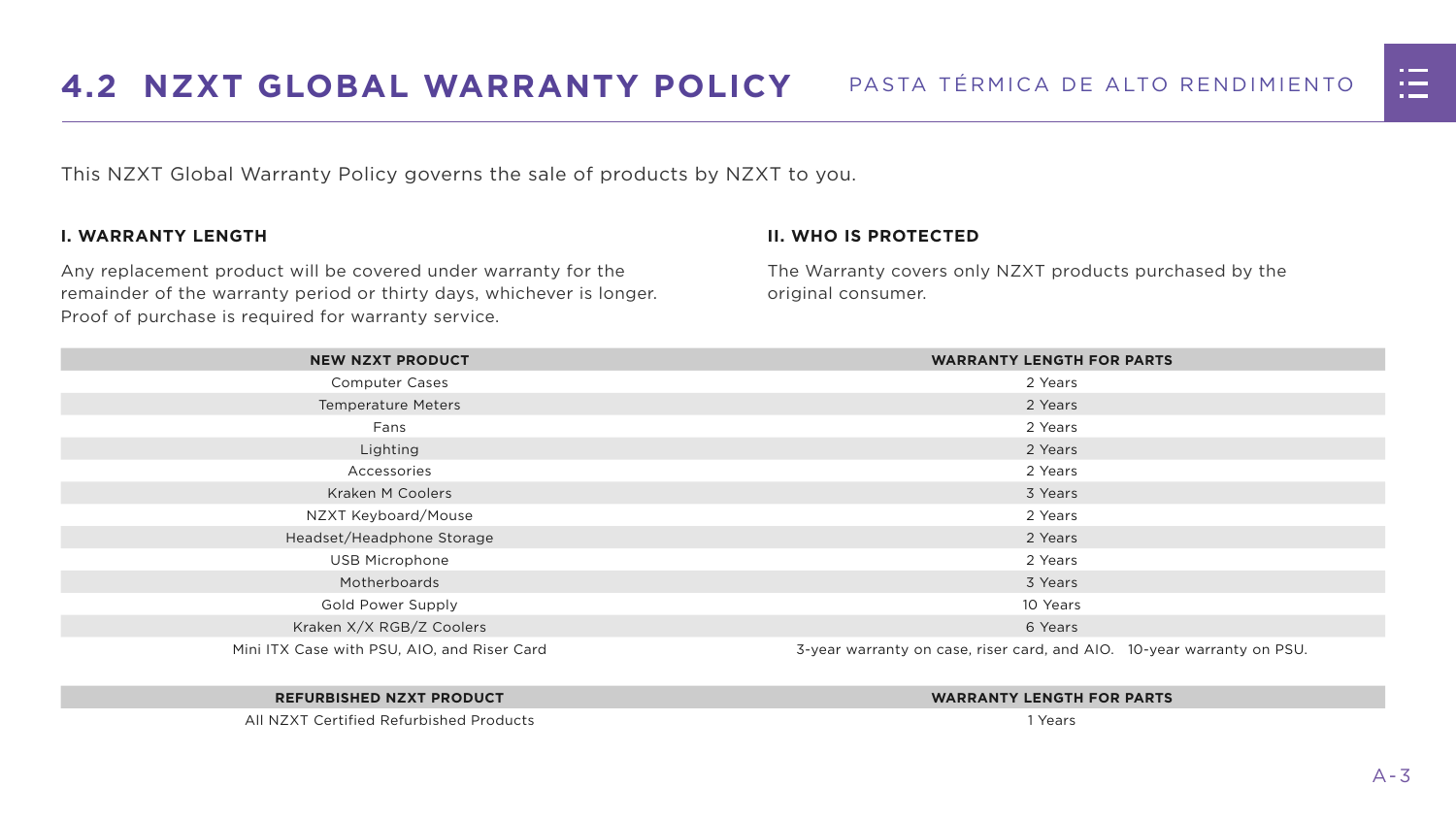#### **III. WHAT IS AND IS NOT COVERED**

Please note that our warranty is not an unconditional guarantee. If the product, in NZXT's reasonable opinion, malfunctions within the warranty period, NZXT will provide you at its sole discretion with a repaired or replacement product, either new or refurbished, with a similar function that is equal or greater in value depending on supply.

Our warranty does not cover the following:

- any product or serial number/warranty sticker modification applied without permission from NZXT;
- any damage that is not a manufacturing defect;
- damage, deterioration or malfunction resulting from: accident, abuse, misuse, neglect, fire, water, lightning, or other acts of nature, unauthorized product modification or failure to follow instructions included with the product;
- improper installation, unauthorized alterations or modifications, or repair or attempted repair by anyone not authorized by NZXT;
- shipping or transport damage (claims must be made with the carrier);
- normal wear and tear.

NZXT does not warrant that this product will meet your requirements. It is your responsibility to determine the suitability of this product for your purpose. For NZXT Store orders, we cover two way return shipping for all exchanges and returns. For all other authorized dealers, NZXT Support does not cover return shipping and only covers one way shipping from NZXT back to the end user for exchanges. Two way expedited shipping is provided for all PSUs covered under the Less Than Three program, indiscriminate of purchase location, provided the location is an approved NZXT reseller.

#### **IV. EXCLUSION OF DAMAGES (DISCLAIMER)**

NZXT's sole obligation and liability under this warranty is limited to the repair or replacement of a defective product with either a new or refurbished product with a similar function that is equal or greater in value at our option. NZXT shall not, in any event, be liable for any incidental or consequential damage, including but not limited to damages resulting from interruption of service and loss of data, business, or for liability in tort relating to this product or resulting from its use or possession.

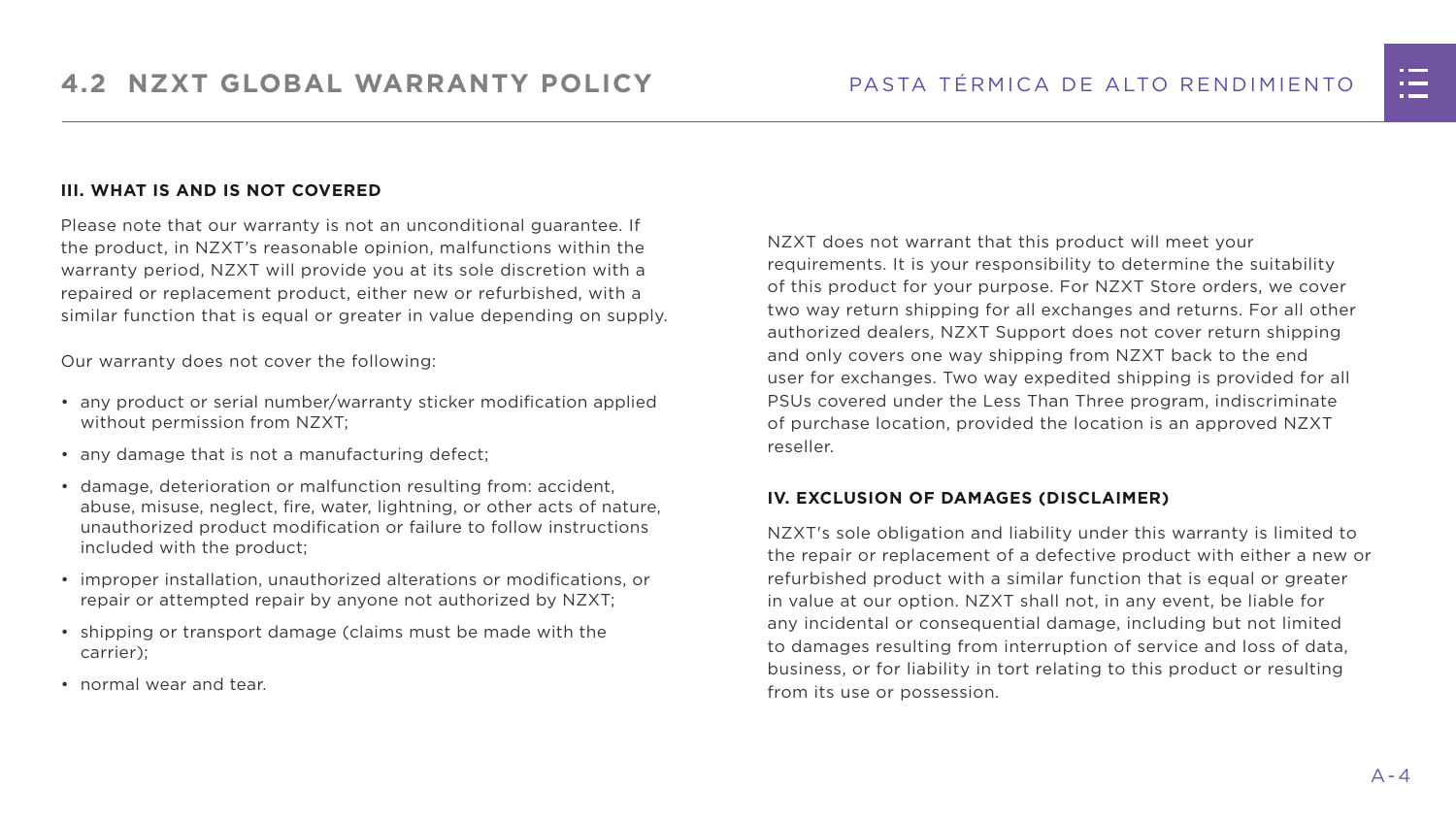#### **V. LIMITATIONS OF IMPLIED WARRANTIEST**

Here are no other warranties, expressed or implied, including but not limited to those of merchantability or fitness for a particular purpose. The duration of implied warranties is limited to the warranty length specified in Paragraph I.

#### **VI. TO OBTAIN TECHNICAL SUPPORT**

If you have already referenced your product owner's manual and still need help, you may contact us by phone at +1 (800) 228-9395, by email at [service@nzxt.com](mailto:service%40nzxt.com?subject=), or visit the NZXT Support site at [nzxt.com/customer-support.](http://nzxt.com/customer-support)

#### **VII. HOW TO OBTAIN A WARRANTY SERVICE FROM NZXT**

To receive a warranty service for your product when purchased

directly from NZXT, you must submit a request via the NZXT Support site outlining the problem. If a technician deems the product defective or requiring testing, you will be required to provide a copy of your proof of purchase, which will enable you to submit a Return Merchandise Authorization "RMA" request.

Once approved, you`ll receive an RMA number, upon which you will be asked to ship the defective item back to NZXT with the RMA number clearly marked or labelled on the package. NZXT recommends that appropriate measures are taken to safeguard the product from damage during shipping.

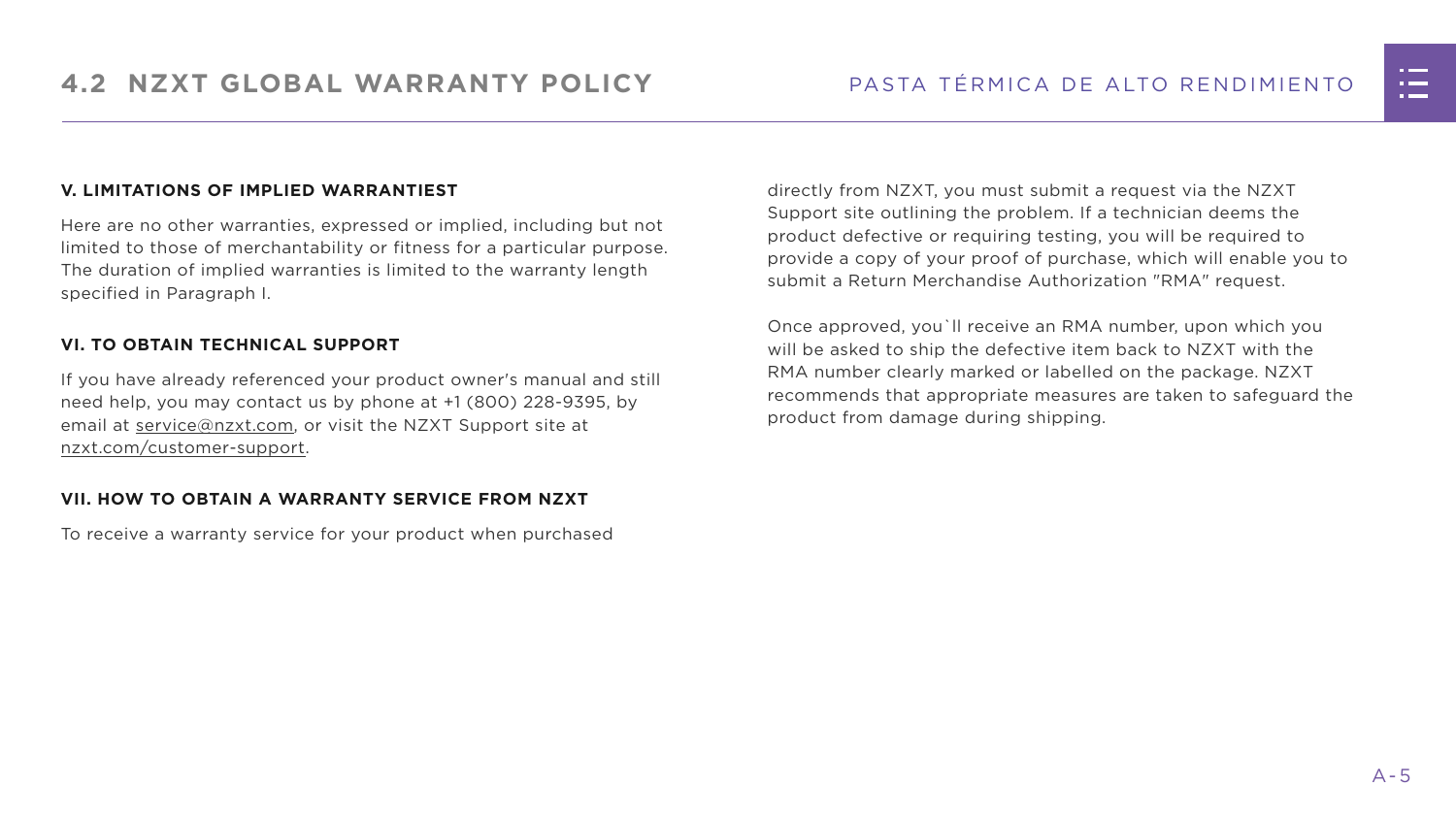#### **VIII. APPLICABLE LAW AND ADDITIONAL LEGAL RIGHTS FOR CONSUMERS**

This warranty gives you specific legal rights. These conditions are governed and construed in accordance with the laws of California (with exception of its conflict of law provisions), and the application of the United Nations Convention of Contracts for the International Sale of Goods is expressly excluded. The non-exclusive jurisdiction of the courts of California is agreed, which means that you may bring a claim to enforce your consumer protection rights in connection with this Global Warranty in the country which you have your habitual residence where you may have additional rights. These rights may vary.

For original consumers who are covered by consumer protection laws or regulations in their country, state, or province of purchase or, if different, their country, state, or province of residence, the benefits conferred by this warranty are in addition to all rights and remedies conveyed by such consumer protection laws and regulations. To the extent that liability under such consumer laws can be limited, NZXT's liability is limited, and its sole option, to repair or replacement, either new or refurbished, with a similar function that is equal or greater in value depending on supply.

#### **In the United Kingdom:**

- For NZXT products sold to customers in the UK, during the expected lifespan of your product your legal rights entitle you to the following:
	- > Up to 30 days: if your goods are faulty, then you can get an immediate refund.
	- > Up to six months: if your goods can't be repaired or replaced, then you're entitled to a full refund, in most cases.
	- > Up to six years: if your goods do not last a reasonable length of time you may be entitled to some money back.
- If the person seeking to rely on the guarantee is not the original consumer, the NZXT Warranty will cover the product in relation to that person provided that they are able to provide proof of the transfer of the benefit of the guarantee from the original consumer.
- The implied warranties under the Consumer Rights Act 2015 says that your goods must be as described, fit for all purposes for which such goods are usually supplied, and of satisfactory quality.

#### **In the EU:**

• If you are a consumer and have your habitual residence in the EU, you additionally enjoy the protection afforded to you by provisions that cannot be derogated from by agreement by virtue of the law where you have your habitual residence.

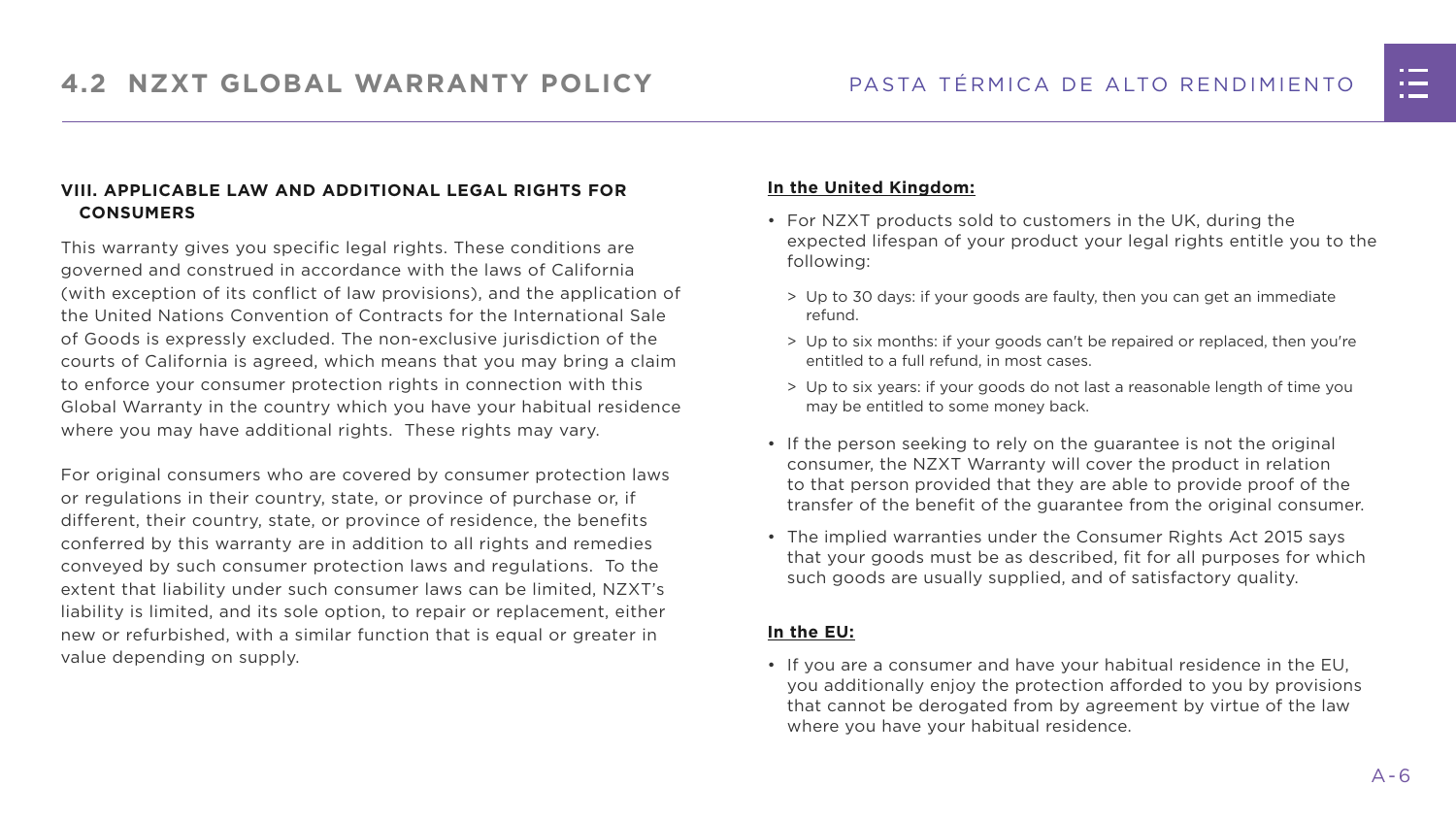#### **IX. WARRANTY SERVICE FROM RESELLERS**

In the event that a warranty service is sought, you must provide proof of purchase (store receipt or invoice) in order to receive the service and if deemed necessary, repair or replacement product.

#### **In North America:**

Within the first 60 days after purchase, please return your product (or for power supplies installed within our enclosures, just the failed power supply) to your dealer or reseller for a replacement. If the product is still within warranty and you can no longer return it to your dealer, please contact NZXT Customer Support (see above) for assistance and instructions. NZXT will not accept returns without prior approval and an RMA number.

#### **In Europe:**

Within the first year after purchase, please return your product (or for power supplies installed within our enclosures, just the failed power supply) to your dealer or reseller for a replacement. If the product is still within warranty and you can no longer return it to your dealer, please contact NZXT Customer Support (see above) for assistance and instructions. NZXT will not accept returns without prior approval.

#### **In Australasia:**

Within the first two years after purchase, please return your product (or for power supplies installed within our enclosures, just the failed power supply) to your dealer or reseller for a replacement. If the product is still within warranty and you can no longer return it to your dealer, please contact NZXT Customer Support (see above) for assistance and instructions. NZXT will not accept returns without prior approval.

The cost of shipping will be borne at the first instance by you; however, if the purchased item is defective, NZXT will reimburse reasonable postage or transportation of costs.

#### **Outside North America, Europe, and Australasia:**

If your product needs to be returned within the warranty period, please contact the retailer or distributor from whom you purchased the product.

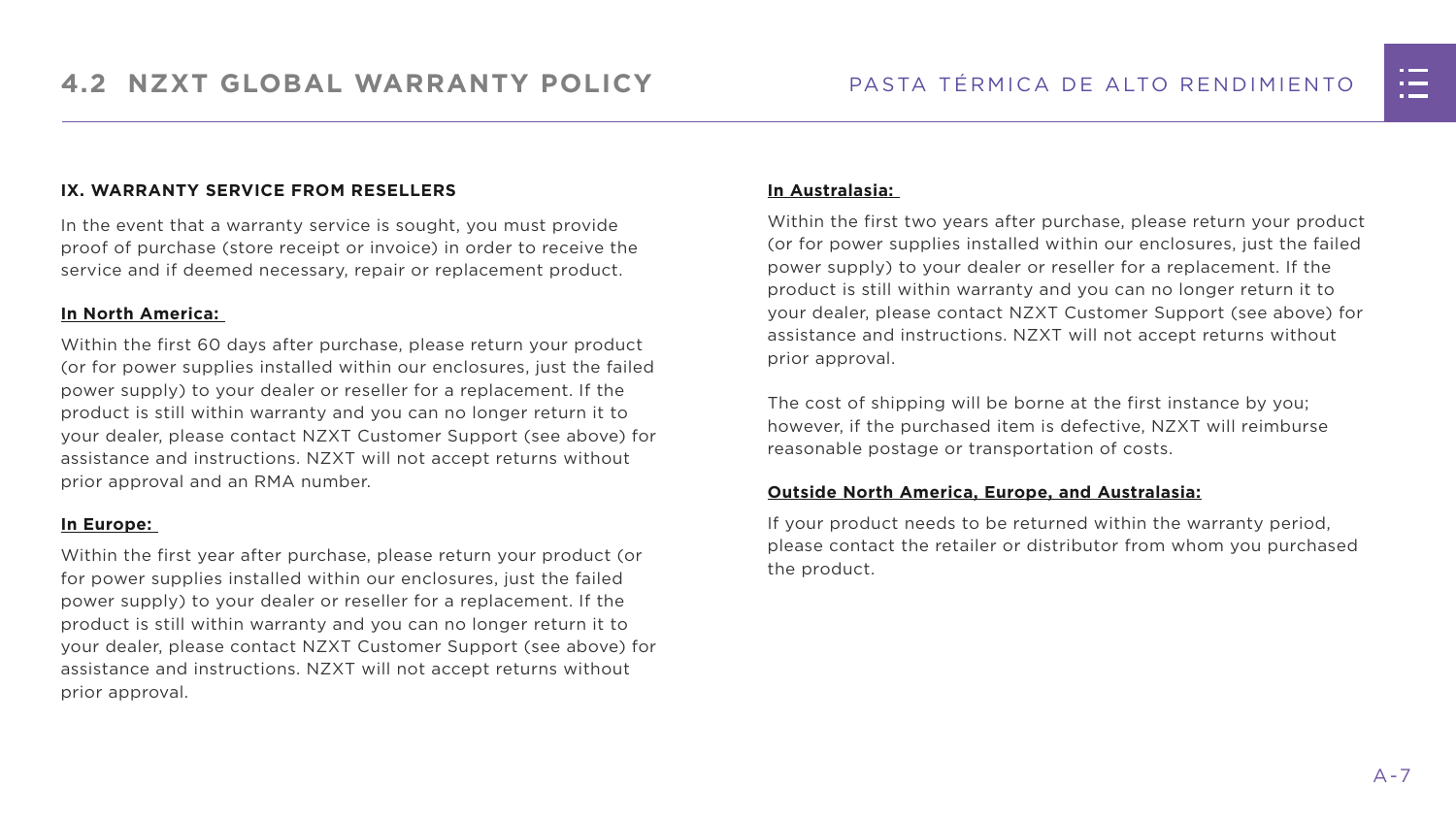#### PASTA TÉRMICA DE ALTO RENDIMIENTO

#### **X. NZXT.COM STORE RETURNS/EXCHANGE POLICY**

Eligible products under this NZXT Warranty qualify for a full refund or exchange only with an authorized RMA number and if the item is returned to the NZXT.com store inventory within 30 days of purchase. Returns are not allowed beyond 30 days of the purchase date. The NZXT.com Store reserves the right to deny any return or exchange. Refunds will be credited to the original method of payment. To initiate a return, simply submit a request via NZXT support site.

- > Visit [nzxt.com/warranty](http://nzxt.com/warranty) and [support.nzxt.com](http://support.nzxt.com) for information on warranty coverage and service.
- > Visite el sitio Web [nzxt.com/warranty](http://nzxt.com/warranty) y [support.nzxt.com](http://support.nzxt.com) para obtener información sobre la cobertura y el servicio de la garantía.
- > Visitez [nzxt.com/warranty](http://nzxt.com/warranty) et [support.nzxt.com](http://support.nzxt.com) pour les informations de la couverture de la garantie et du service.
- > Informationen zu Geltungsbereich und Service der Garantie finden Sie unter [support.nzxt.com](http://support.nzxt.com) und [nzxt.com/warranty.](http://nzxt.com/warranty)
- > Visitare il sito [nzxt.com/warranty](http://nzxt.com/warranty) e [support.nzxt.com](http://support.nzxt.com) per informazioni sulla copertura e sul servizio della garanzia.
- > Visite [nzxt.com/warranty](http://nzxt.com/warranty) e [support.nzxt.com](http://support.nzxt.com) para obter informações sobre a cobertura da garantia e assistência.
- > Подробную информацию об условиях гарантийного обслуживания см. на веб-сайте [nzxt.com/warranty](http://nzxt.com/warranty) и [support.nzxt.com](http://support.nzxt.com).
- > 제품 보증 범위와 서비스 정보를 확인하시려면 [nzxt.com/warranty](http://nzxt.com/warranty) 또는 [support.](http://support.nzxt.com) [nzxt.com](http://support.nzxt.com) 을 방문해 주시기 바랍니다.
- > 保証範囲およびサービスに関する情報については、[support.nzxt.com](http://support.nzxt.com) と [nzxt.com/](http://nzxt.com/warranty) [warranty](http://nzxt.com/warranty) にアクセスしてください。
- > 请造访 nzxt.com/warranty 和 [support.nzxt.com](http://support.nzxt.com) 了解保修范围和服务的信息。
- > 請訪問 [nzxt.com/warranty](http://nzxt.com/warranty) 和 [support.nzxt.com](http://support.nzxt.com) 了解產品保固範圍和更多服務訊 息。



**NZXT, Inc./** 15736 E. Valley Blvd, City of Industry, CA 91744, USA **NZXT Europe GmbH/** Industriering Ost 66 | 47906 Kempen | Germany +1 (800) 228-9395 / service@nzxt.com / [support@nzxt.com](mailto:support%40nzxt.com?subject=) / NZX[T.com](http://nzxt.com)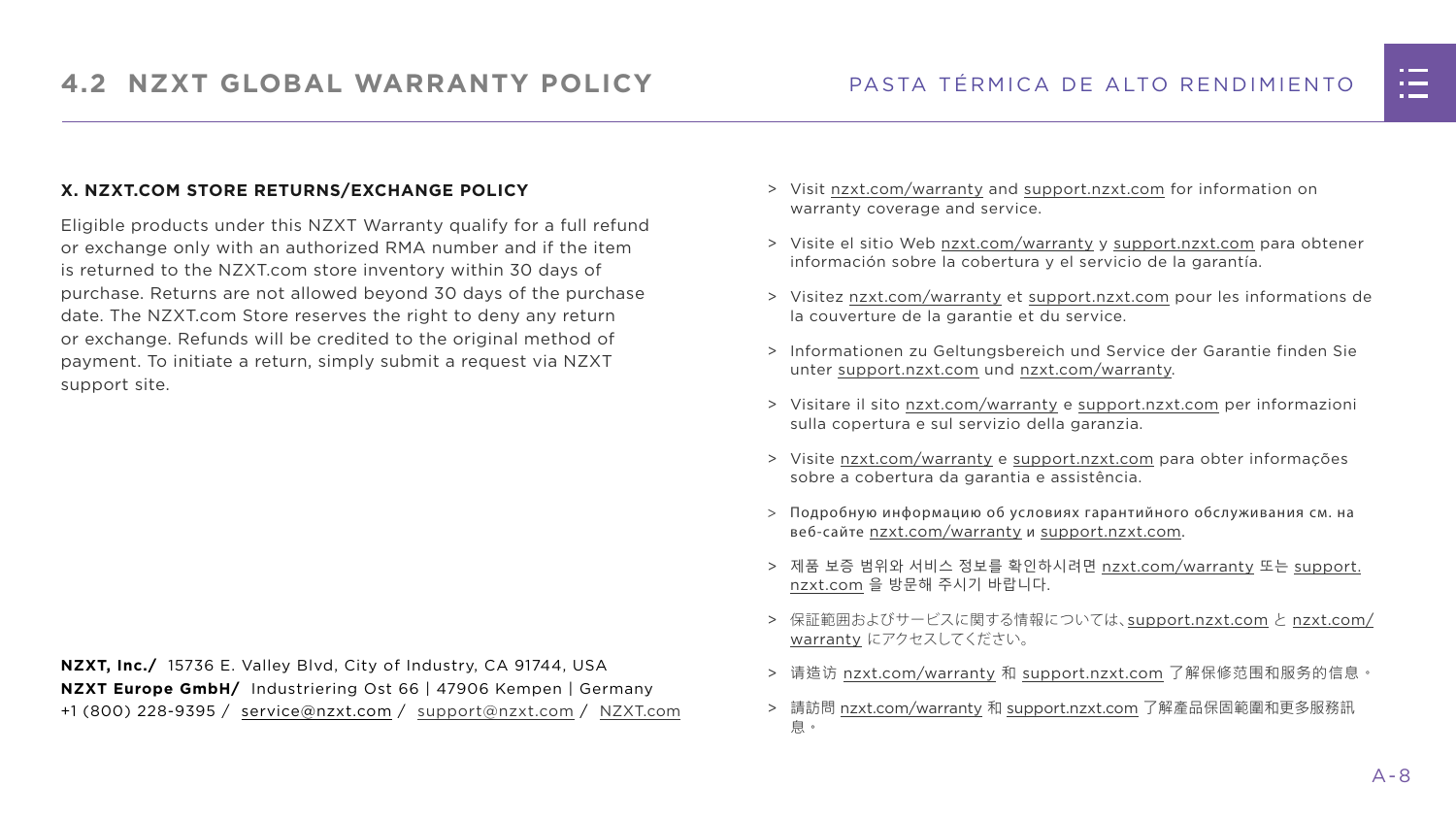

# <span id="page-15-0"></span>**4.3 SUPPORT AND SERVICE** PASTA TÉRMICA DE ALTO RENDIMIENTO

#### **SUPPORT AND SERVICE**

If you have any questions or problems with the NZXT product you purchased, please don't hesitate to contact us using our support system. [nzxt.com/customer-support](http://nzxt.com/customer-support)

Please include a detailed explanation of your problem and your proof of purchase. For comments and suggestions, you can e-mail our design team, [designer@nzxt.com.](mailto:designer%40nzxt.com?subject=) Lastly we would like to thank you for your support by purchasing this product.

For more information about NZXT, please visit us online. NZXT Website: NZX[T.com](http://nzxt.com)

#### **SOPORTE Y SERVICIO**

Si tiene preguntas o problemas con el producto NZXT que usted compró, no dude en ponerse en contacto con [service@nzxt.com](mailto:service%40nzxt.com?subject=) y suministrar una explicación detallada de su problema así como su prueba de compra. Puede hacer consultas sobre piezas de repuesto en [nzxt.com/customer-support.](http://nzxt.com/customer-support) Para comentarios y sugerencias, escriba un mensaje de correo electrónico a nuestro equipo de diseño: [designer@nzxt.com.](mailto:designer%40nzxt.com?subject=) Gracias por comprar un producto NZXT. Para más información acerca de NZXT, visítenos en línea. Página web de NZXT: NZX[T.com](http://nzxt.com)

#### **SUPPORT ET SERVICE**

Si vous avez des questions ou des problèmes avec le produit NZXT que vous avez acheté, n'hésitez pas à contacter service@ nzxt.com avec une description détaillée de votre problème et votre preuve d'achat. Vous pouvez aussi commander des pièces de remplacement auprès [nzxt.com/customer-support.](http://nzxt.com/customer-support) Pour les commentaires et les suggestions, envoyez un email à notre équipe de design, [designer@nzxt.com.](mailto:designer%40nzxt.com?subject=) Merci d'avoir acheté ce produit de NZXT. Pour plus d'informations sur NZXT, visitez notre site Web. Site Web de NZXT : NZX[T.com](http://nzxt.com)

#### **KUNDENDIENST UND SERVICE**

Falls Fragen oder Probleme bezüglich Ihres NZXT-Produktes auftreten, wenden Sie sich bitte mit einer detaillierten Problembeschreibung und Ihrem Kaufbeleg an [service@nzxt.](mailto:service%40nzxt.com?subject=) [com](mailto:service%40nzxt.com?subject=).

Ersatzteile können Sie unter [nzxt.com/customer-support](http://nzxt.com/customer-support) anfragen. Kommentare und Anregungen senden Sie bitte per [designer@nzxt.com](mailto:designer%40nzxt.com?subject=) an unser Designteam. Vielen Dank, dass Sie ein NZXT-Produkt erworben haben. Weitere Informationen über NZXT erhalten Sie im Internet. NZXT-Webseite: NZX[T.com](http://nzxt.com)

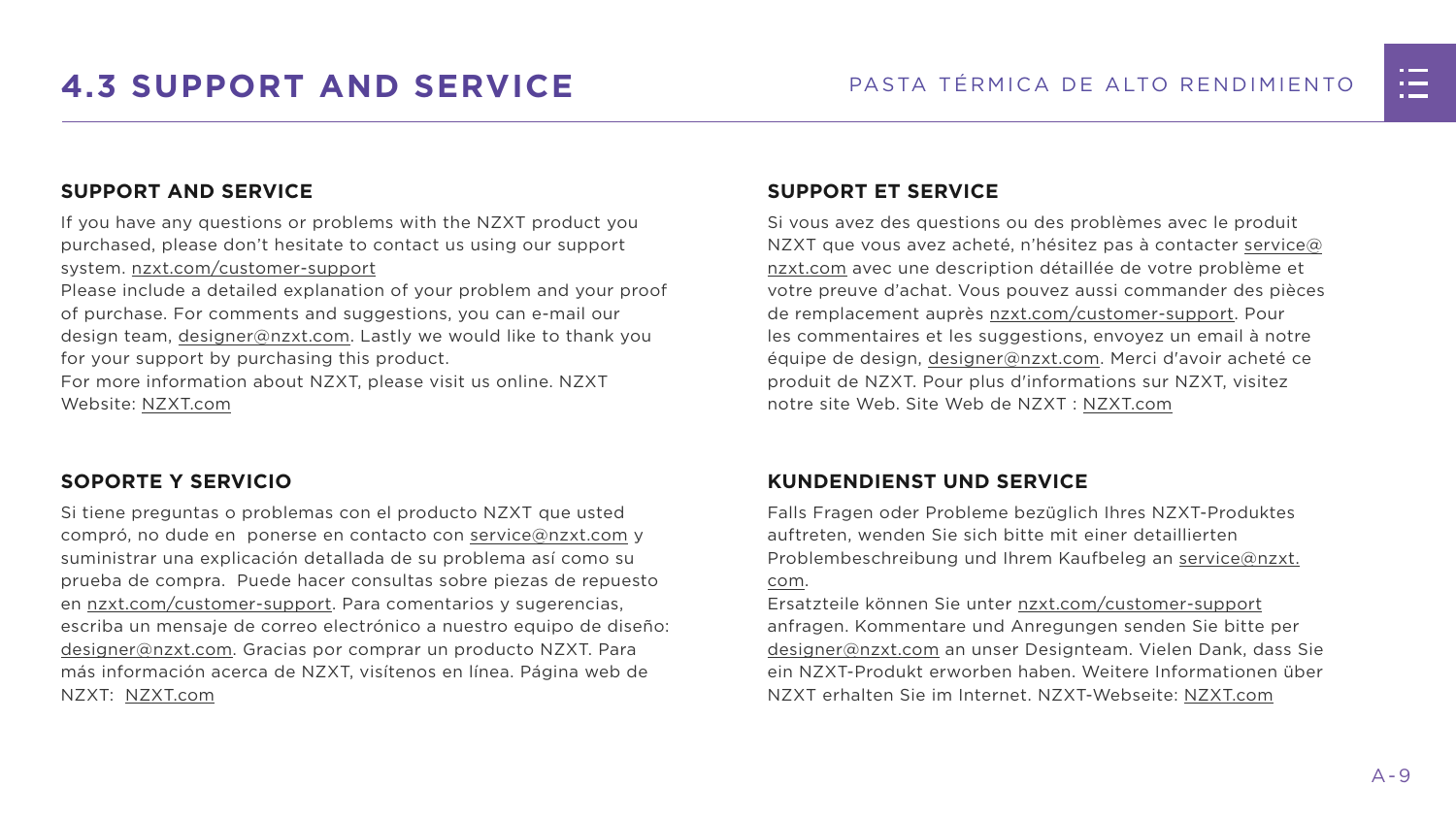#### **ASSISTENZA E SERVIZIO**

In caso di dubbi o problemi con il prodotto NZXT acquistato, non esitate a contattarci utilizzando il nostro sistema di assistenza. [nzxt.com/customer-support](http://nzxt.com/customer-support)

Includere una spiegazione dettagliata del problema e la prova di acquisto. Per commenti e suggerimenti, siete pregati di inviare un messaggio al nostro team di progettisti, all'indirizzo: [designer@nzxt.](mailto:designer%40nzxt.com?subject=) [com](mailto:designer%40nzxt.com?subject=). Infine, vogliamo ringraziarvi del vostro supporto con l'acquisto di questo prodotto. Per altre informazioni su NZXT, visitate il nostro sito. Sito NZXT: NZX[T.com](http://nzxt.com)

В случае возникновения вопросов или неисправностей в приобретенных вами продуктах NZXT обращайтесь по адресу: [service@nzxt.com](mailto:service%40nzxt.com?subject=) с подробным описанием проблемы и подтверждением покупки. О наличии запчастей можно узнать, обратившись по адресу: [nzxt.com/customer-support](http://nzxt.com/customer-support). Замечания и предложения отправляйте в адрес нашей группы разработчиков: [designer@nzxt.com](mailto:designer%40nzxt.com?subject=). Благодарим вас

### **ASSISTÊNCIA E MANUTENÇÃO**

Caso tenha questões ou problemas com o produto NZXT adquirido, não hesite em contactar-nos através do endereço [service@nzxt.com](mailto:service%40nzxt.com?subject=) fornecendo a explicação detalhada do seu problema e a prova de compra. Poderá solicitar peças de substituição através do endereço [nzxt.com/customer-support.](http://nzxt.com/customer-support) Para comentários e sugestões, contacte a nossa equipa de design através do endereço de e-mail, [designer@](mailto:designer%40nzxt.com?subject=) [nzxt.com.](mailto:designer%40nzxt.com?subject=) Obrigado por ter adquirido um produto NZXT. Para mais informações acerca da NZXT, visite-nos online. Web site da NZXT: NZX[T.com](http://nzxt.com)

#### **СЛУЖБА ПОДДЕРЖКИ И ОБСЛУЖИВАНИЯ**

за покупку продукта NZXT. Более подробная информация о компании NZXT представлена на наших веб-сайтах. Веб-сайт NZXT: NZX[T.com](http://nzxt.com)

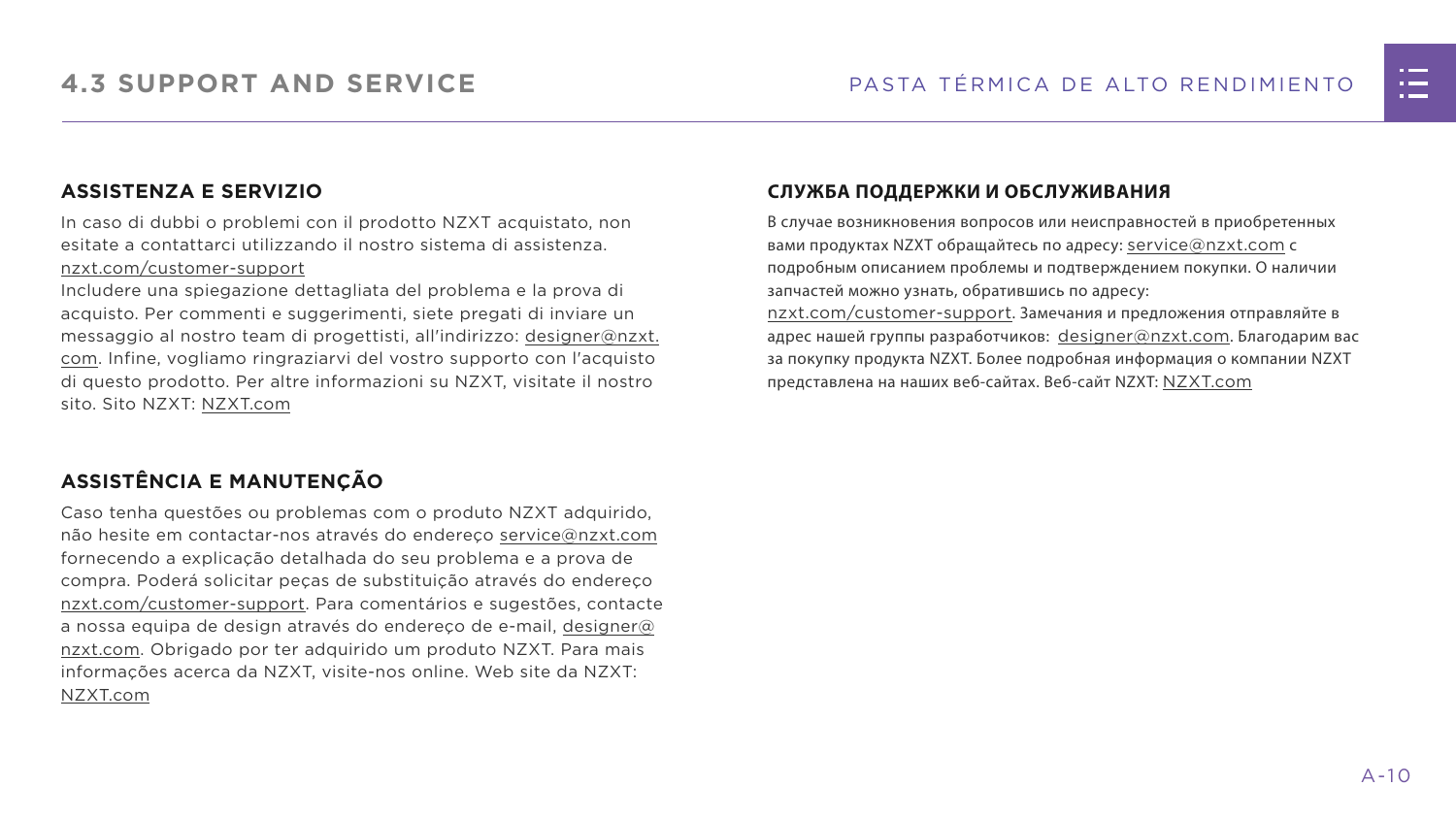

#### **지원 및 서비스**

구입한 NZXT 제품과 관련하여 질문 또는 문제가 있을 경우, 당사의 지원 시스템 ([nzxt.com/customer-support\)](http://nzxt.com/customer-support)을 사용하여 문의하십시오. 문제를 자세히 기술하고 구매 증빙을 제출하십시오. 의견 또는 제안 사항이 잇을 경우 당사 설계 팀에 [designer@nzxt.com](mailto:designer%40nzxt.com?subject=)으로 이메일을 보내십시오. 마지막으로 이 제품을 구입하여 당사를 응원해 주셔서 감사합니다. NZXT에 대해 자세히 알려면 온라인으로 방문하십시오. NZXT 웹사이트: NZX[T.com](http://nzxt.com)

#### **サポートおよびサービス**

購入されましたNZXTの製品に関するご質問または問題は、問題の詳細および購入の証 明を添えて、ご遠慮なく[service@nzxt.com](mailto:service%40nzxt.com?subject=)までご連絡ください。交換部品は [nzxt.com/customer-support](http://nzxt.com/customer-support)までお尋ねください。ご意見およびご提案は弊社設計 チーム、[designer@nzxt.com](mailto:designer%40nzxt.com?subject=) までメールを送信してください。NZXT製品をご購入い ただきましてありがとうございます。 NZXTに関する詳細は、インターネット上のウェブサ イトをご覧ください。NZXT ウェブサイト: NZX[T.com](http://nzxt.com)

#### **支持和服务**

如果有任何疑问或者在使用 NZXT 产品的过程中遇到任何问题,欢迎联络 [service@nzxt.com,](mailto:service%40nzxt.com?subject=)联络时请提供关于问题的详细说明及购买凭证。您可以向 [nzxt.com/customer-support](http://nzxt.com/customer-support) 查询更换部件。如有任何意见或建议,欢迎致信 我们的设计团队,电子邮件地址是 designer@nzxt.com。感谢您购买 NZXT 产品。有关 NZXT 的更多信息,请造访我们的在线网站。NZXT 网站:NZX[T.](http://nzxt.com) [com](http://nzxt.com)

#### **支援和服務**

如果在使用NZXT 產品的過程中有遇到任何問題或疑問,歡迎聯繫 [service@](mailto:service%40nzxt.com?subject=) [nzxt.com](mailto:service%40nzxt.com?subject=), 並請提供問題的詳細敘述及購買證明。您可以透過 [nzxt.com/](http://nzxt.com/customer-support) [customer-support](http://nzxt.com/customer-support) 查詢更換部件。如有任何意見或建議,歡迎來信與設計團隊 聯繫 designer@nzxt.com。最後,感謝您購買 NZXT 產品。有關 NZXT 的更 多信息,請訪問我們的網站。NZXT 網站: NZXT.com